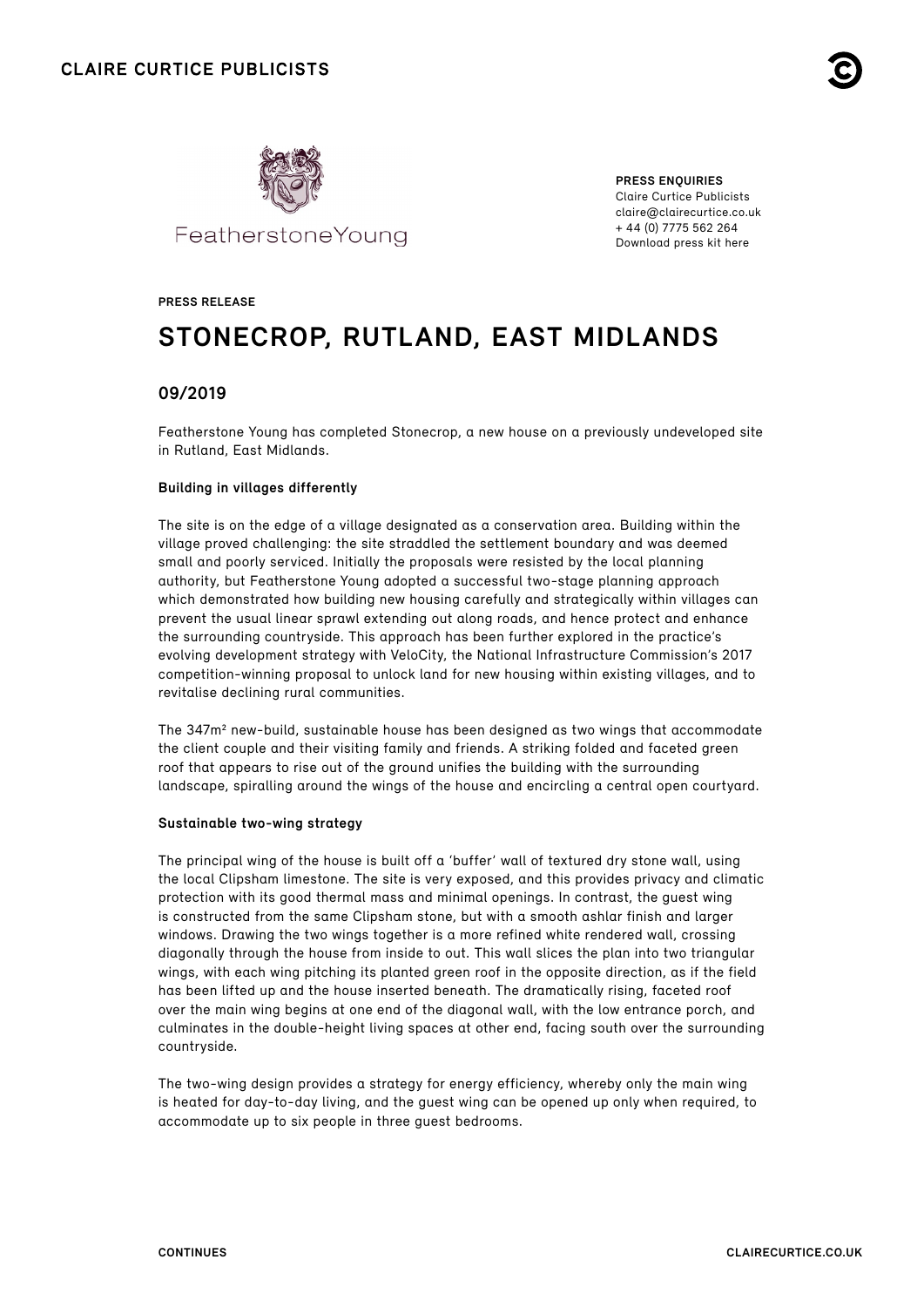#### **Spatial drama responding to the landscape**

Internally, a cedar-clad ceiling follows the roof profile, circling over the main living rooms and rising to the highly-glazed south views and double-height spaces of the main wing. The fluid, open plan design responds to the demands of communal living while retaining a sense of intimacy.

The large dry stone wall faces north-west and acts as a thermal buffer. This is countered by large glazed walls and roof overhangs to the south and south-east aspects, which provide solar gain in winter and abundant natural light and ventilation. The courtyard at the hub of the two wings offers dual aspect and cross ventilation to the principal living spaces, with access from either wing, as well as creating a secluded retreat protected from the prevailing south-westerlies. It leads into a small domestic garden and beyond to a wildflower meadow to the south of the house. The outside spaces have been designed by the neighbour and original landowner, landscape architect John Dejardin, to complement the playful rising forms of the house.

In response to the client's love of trees, an eyrie has been created at the highest level of the house, creating an atmosphere of being nestled amongst the treetops. It is cantilevered off the stone buffer wall, along with a number of other projecting pods and stone features that follow an elevated trajectory with the treehouse-like eyrie at its highest point, appearing to fly off into the woods and countryside. Within the double height of the main living room, a library and study nestle under the highest part of the rising timber ceiling, commanding magnificent views of the meadow and surrounding farmland.

Sarah Featherstone said:

"Releasing overlooked sites such as these helps keep villages compact and distinct, and kicks against the usual housing development we see sprawling into the countryside. This, coupled with the house's two-wing strategy, makes for a more sustainable approach to building in rural settings."

#### House owners Matthew and Nicky Lyttelton said:

"We love the combination of open space and discrete private areas, the use of different levels and the relationship with garden and meadow. The house is full of unexpected views and surprises, and the external character of the house changes dramatically from every viewpoint. Every day we enjoy the effect of the contoured faceted cedar ceiling which rises and folds as you enter the house."

#### **NOTES TO EDITORS**

| Gross internal area        | 347m <sup>2</sup>                                |
|----------------------------|--------------------------------------------------|
| <b>Construction value</b>  | Undisclosed                                      |
| Client                     | Matthew and Nicky Lyttelton                      |
| Architect                  | <b>Featherstone Young</b>                        |
| <b>Design Team</b>         | Jeremy Young, Sarah Featherstone, Iris Papadatou |
| <b>Structural Engineer</b> | Conisbee                                         |
| <b>Quantity Surveyor</b>   | Burke Hunter Adams                               |
| M&E                        | in-gine (formerly Michael Popper Associates)     |
| <b>Landscape Architect</b> | John Dejardin                                    |
| <b>Building Contractor</b> | John Perkins Projects Ltd and Peter Wallis       |
| Photography                | © Brotherton-Lock and © James Brittain           |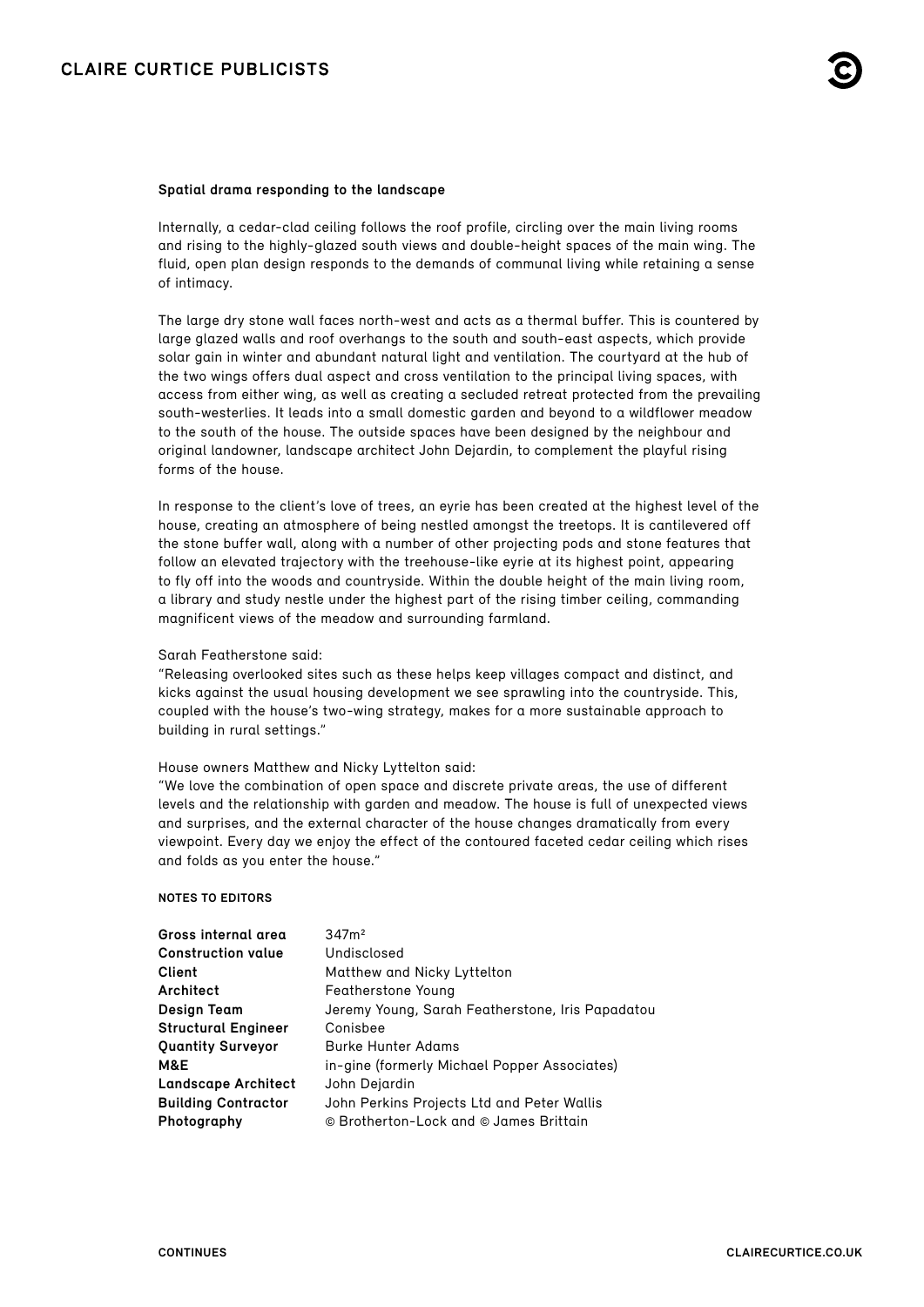#### **Featherstone Young**

Featherstone Young is an award-winning architectural practice headed by Sarah Featherstone and Jeremy Young, founded in 2002. The practice is recognised internationally for innovative and inspiring architecture, and for bringing design ingenuity to civic and community projects, new-builds and heritage renovations.

The practice is evolving development strategies and new housing typologies for rural settlements, most recently with VeloCity, a reimagining of the 21st century village, which won the National Infrastructure Commission's Cambridge to Oxford Connection competition (2017). It has also earned a reputation for building exemplar modern housing in rural settings, taking cues from the local context, among them Jack Windmill, South Downs National Park (2017) and Ty Hedfan, Brecon Beacons (2010). Other recent built works include: Tŷ Pawb arts venue in Wrexham, Wales (2018); Waddington Studios in London (2015); installations at Central St Martins, University of the Arts London (2014); and Dellow Arts and Activity Centre for a homeless charity (2011).

Tŷ Pawb is the winner of the Eisteddfod Welsh Gold Medal in Architecture; and was shortlisted for AJ Retrofit Awards (2019) and was a 2019 Civic Trust Awards regional winner (2019). Ty Hedfan won an RIBA National Award and Civic Trust Award, and was a finalist for the RIBA Manser and Stephen Lawrence Awards. Jack Windmill received an RIBA South East Award 2017 and RIBA South East Conservation Award 2017.

Featherstone Young combines teaching with practice: Sarah teaches on the MA Narrative Environments course at Central St Martins, University of the Arts London (UAL), and is a visiting critic and external examiner at various UK architecture schools.

#### **[featherstoneyoung.com](http://featherstoneyoung.com/)**